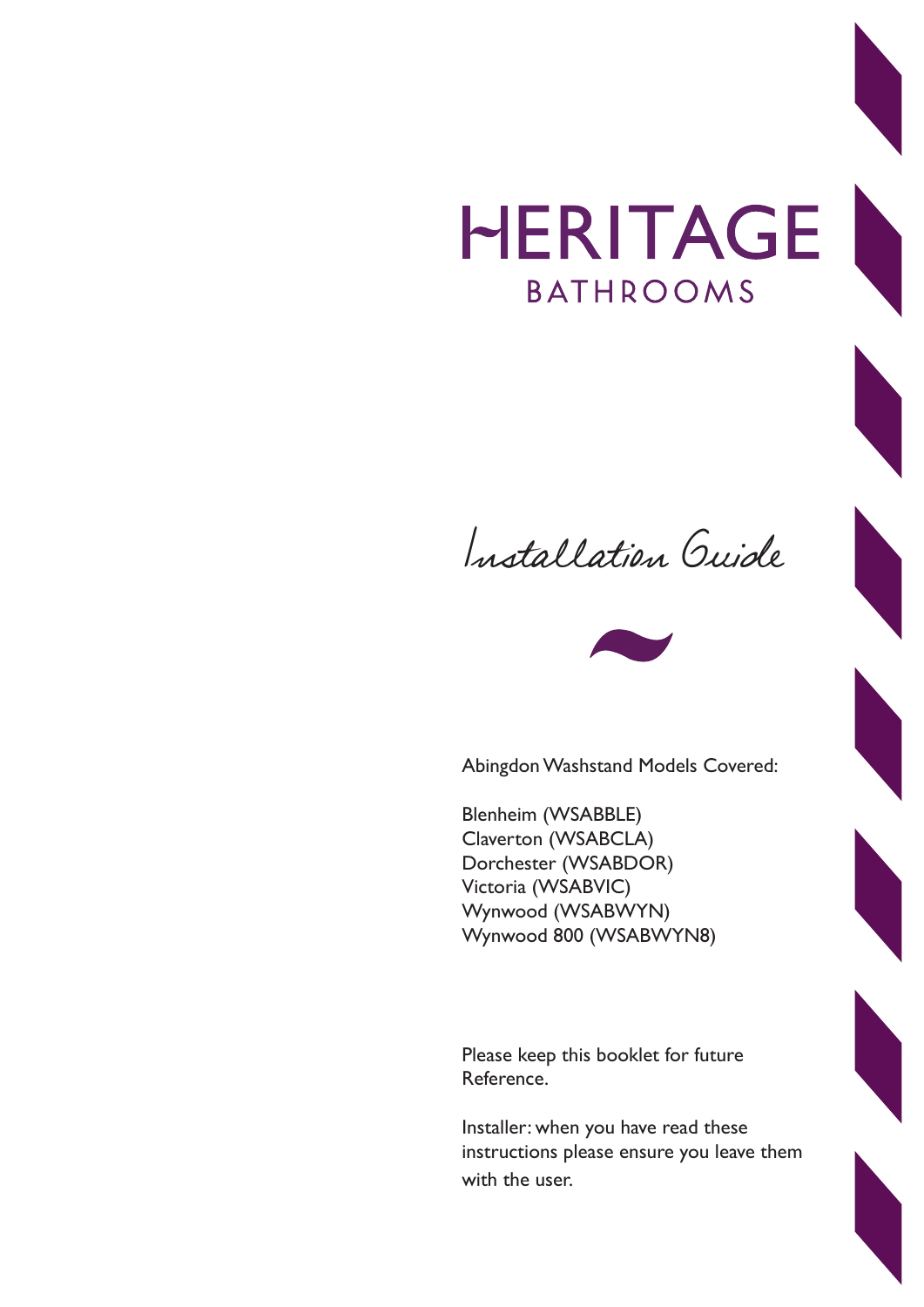Introduction

Thank you for buying a Heritage Product. When you buy a Heritage product, you can be confident that it not only features a beautiful, distinctive, classic design, but that it has also been made to the very highest quality standards.

To ensure that it works to its full potential, it needs to be fitted correctly.

These fitting instructions have been created to give you all of the information you need and, if you need any further help, please do not hesitate to give us a call on 0330 026 8503.

Contents

| <b>Safety Notice</b>    | 03        |
|-------------------------|-----------|
| Contents                | 04        |
| <b>Dimensions</b>       | 05        |
| Installation            | 06-08     |
| Caring for your product | 09        |
| Guarantee               | $10 - 11$ |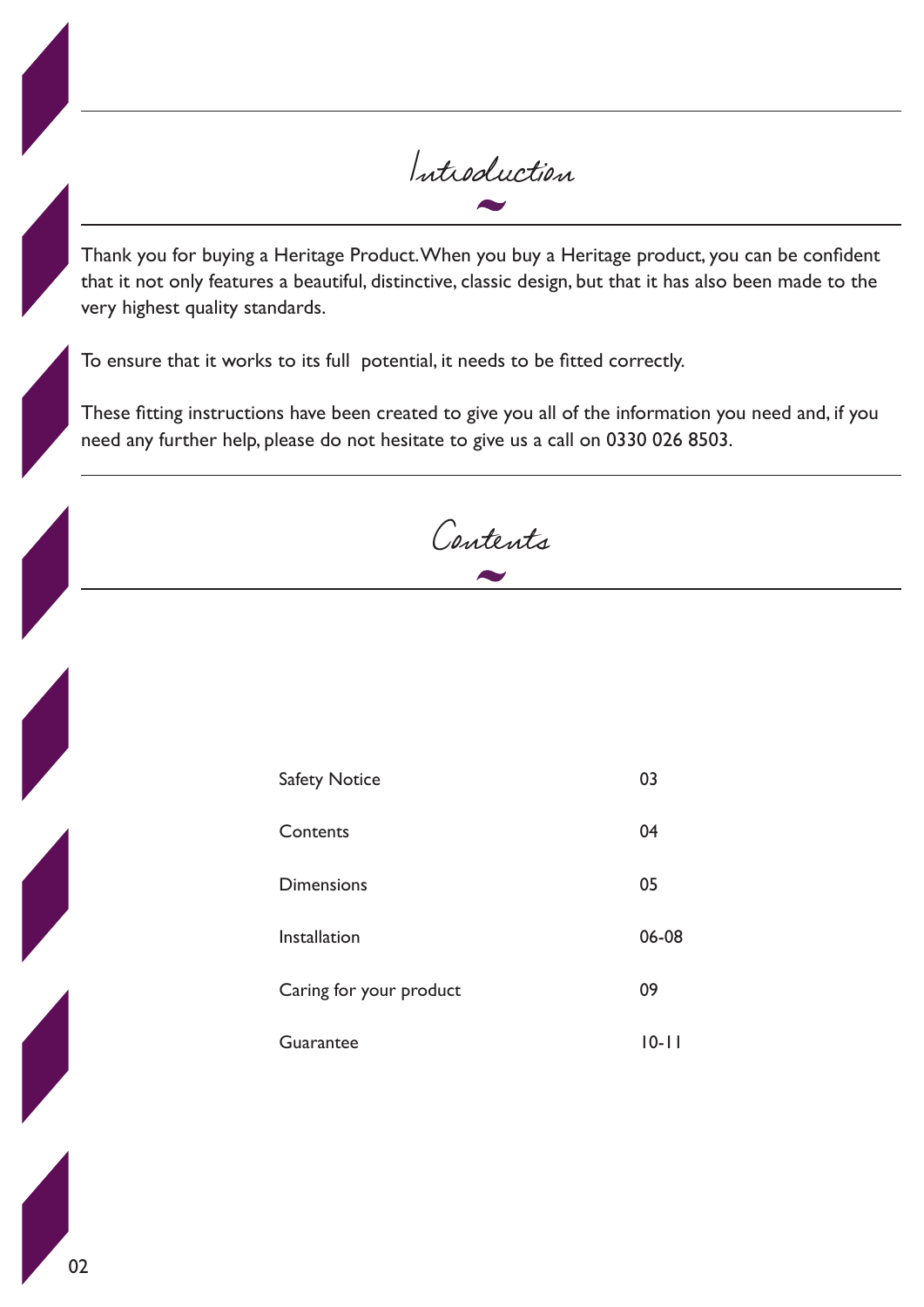

Please read these instructions and retain for future use.

All products manufactured and supplied by Heritage are safe, provided they are installed correctly, used correctly, and receive regular maintenance in accordance with these instructions.

If you are in any doubt about your ability to install this product safely you must employ the services of an competent person who has experience of fitting products of this nature.

 $\triangle$  Before starting any installation project please consider the following:

- Prior to drilling into walls, check there are no hidden electrical wires or cables or water supply pipes with the aid of an electrical detector.
- If you use power tools do not forget:
	- Wear eye protection.
	- Unplug equipment after use.
- This product must not be modified in any way as this will invalidate the guarantee.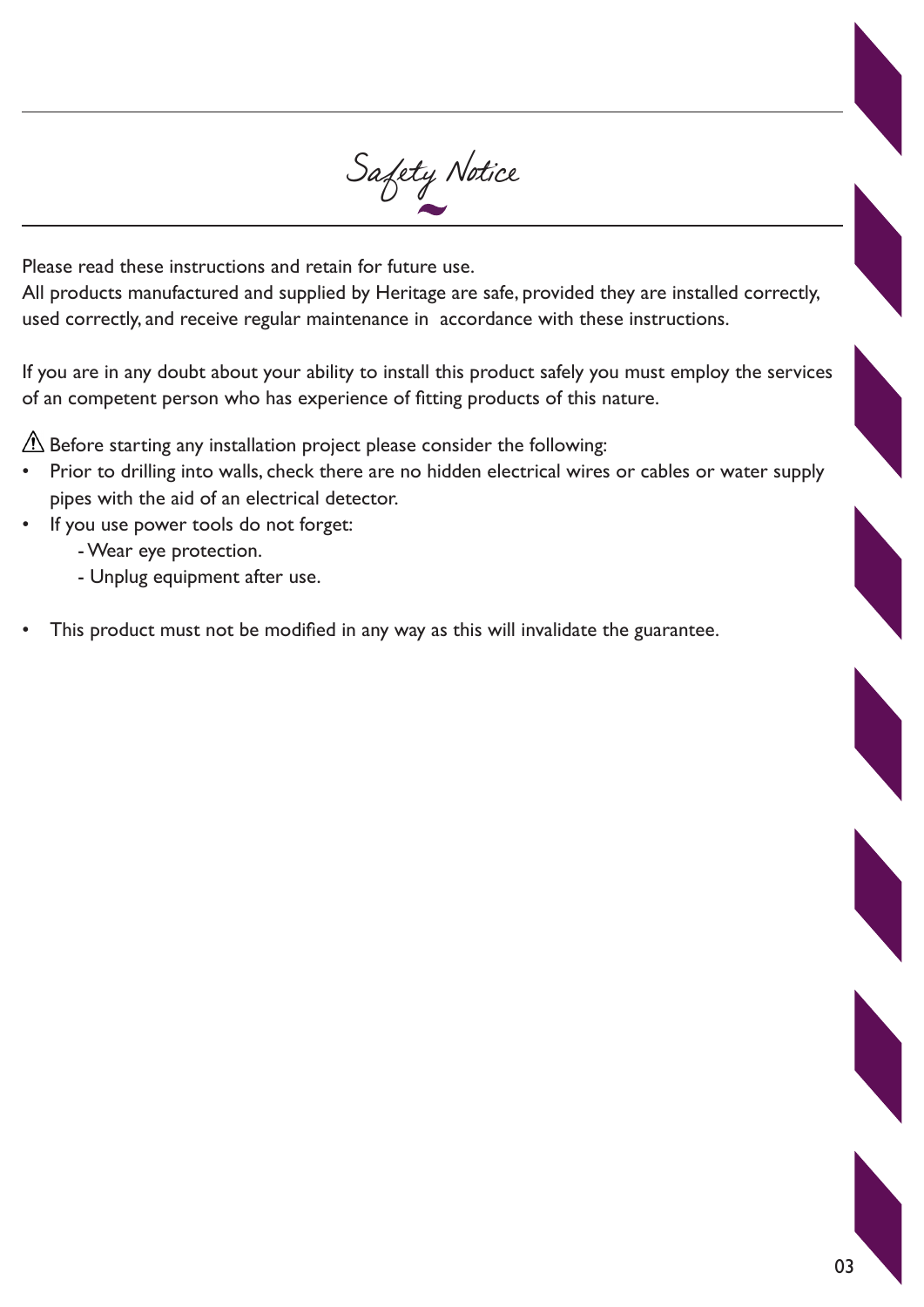Contents **Note:** Please check this parts list and ensure you have all the parts before installing this product. Item Description Qty 1 1 Front Pole Assembly 1 2 Pole Return Assembly 2 2 3 4 5 ၉  $\ominus$ 3 Leg Assembly 2 KIT 4 Chrome Columns and Basin  $\begin{array}{|c|c|c|c|}\n\hline\n\text{Results and basis} & A \\
\hline\n\end{array}$ 5 Foot Stop 2 6 7 || 8 9 6 Chrome Plated Screws and 冒 e riated Screws and 6<br>Wall Plugs 6 7 | M6X25mm Hex-head Bolts | 2 10 11 8 5mm Hexagonal Key 1  $\circledcirc$ 9 | Washstand Foot | 2 10 Blanking Plugs 10 6 11 Inserts (Supplied only with Serus (Supplied Only With 2<br>Wynwood and Victoria) Available Accessories

For a parts list for the towel rail or glass shelf, please refer to the separate fitting instructions that accompany them products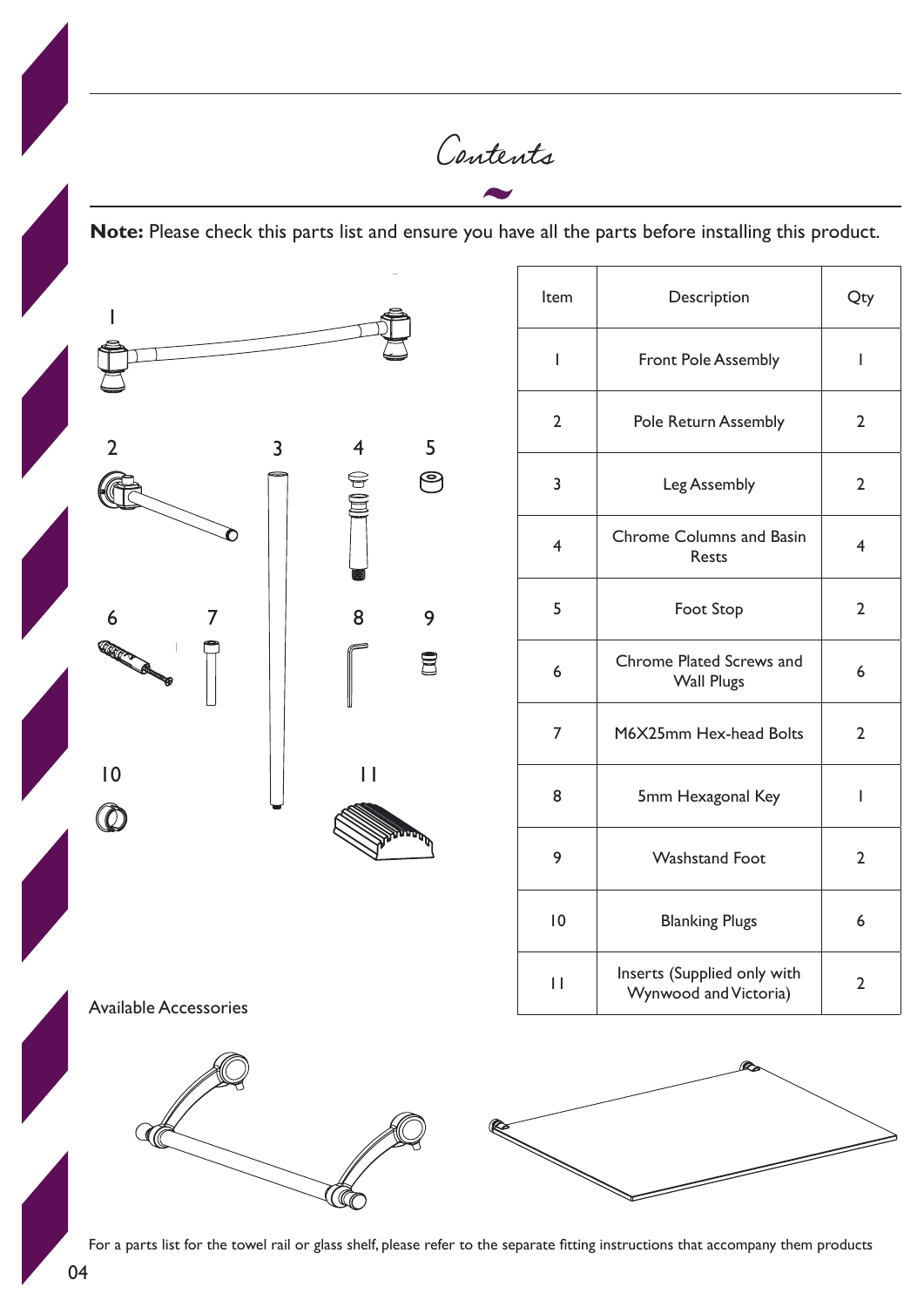

|                              | Dim 'a'           | Dim 'b'           | Dim 'c'           |
|------------------------------|-------------------|-------------------|-------------------|
| <b>Blenheim Dimensions</b>   | 675 <sub>mm</sub> | 380mm             | 526mm             |
| <b>Dorchester Dimensions</b> | 675 <sub>mm</sub> | 445mm             | 575 <sub>mm</sub> |
| <b>Victoria Dimensions</b>   | 675 <sub>mm</sub> | 445mm             | 500 <sub>mm</sub> |
| <b>Wynwood Dimensions</b>    | 675 <sub>mm</sub> | 390 <sub>mm</sub> | 497 <sub>mm</sub> |
| Wynwood 800 Dimensions       | 675mm             | 390mm             | 730 <sub>mm</sub> |
| <b>Claverton Dimensions</b>  | 675 <sub>mm</sub> | 275mm             | 600 <sub>mm</sub> |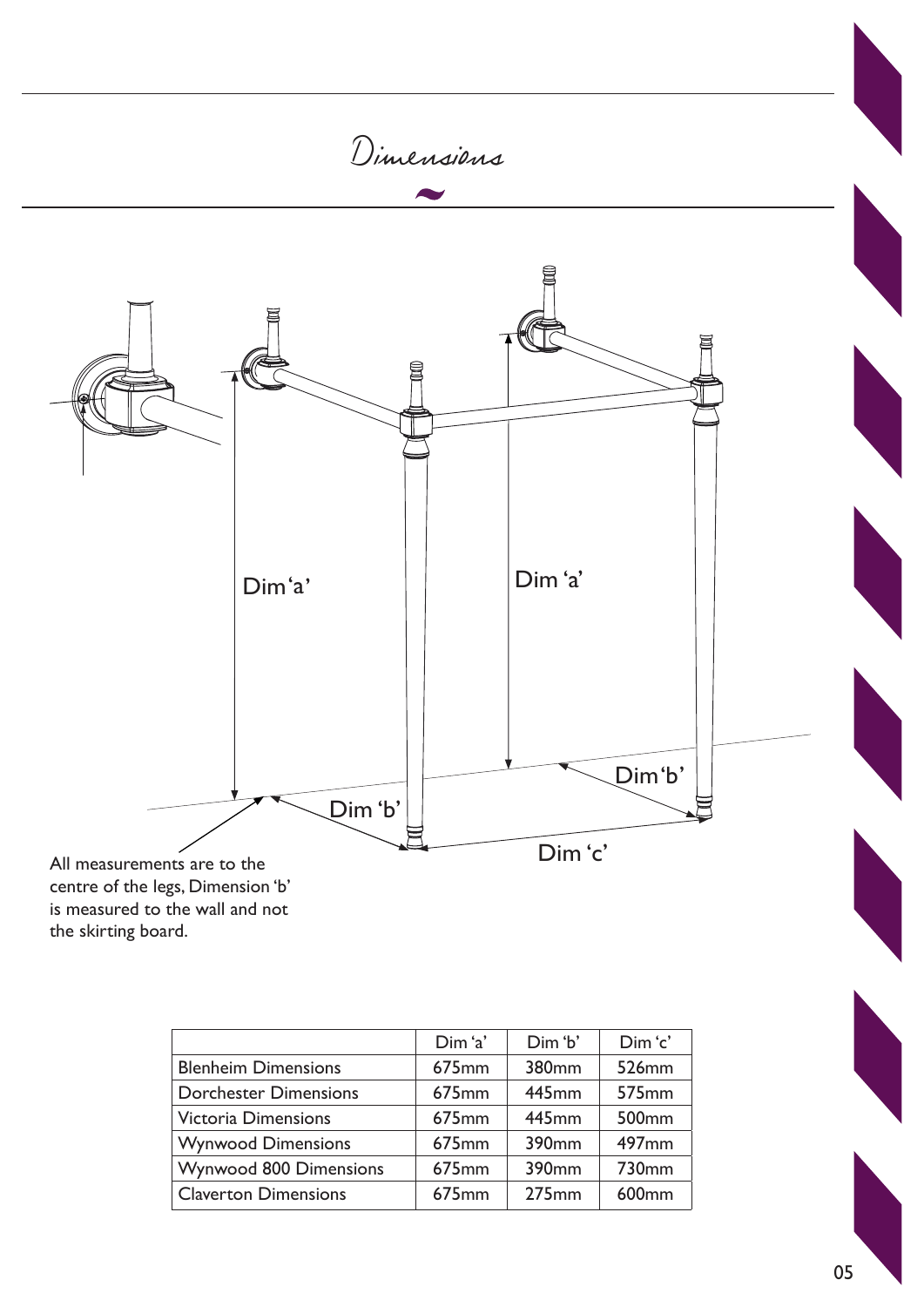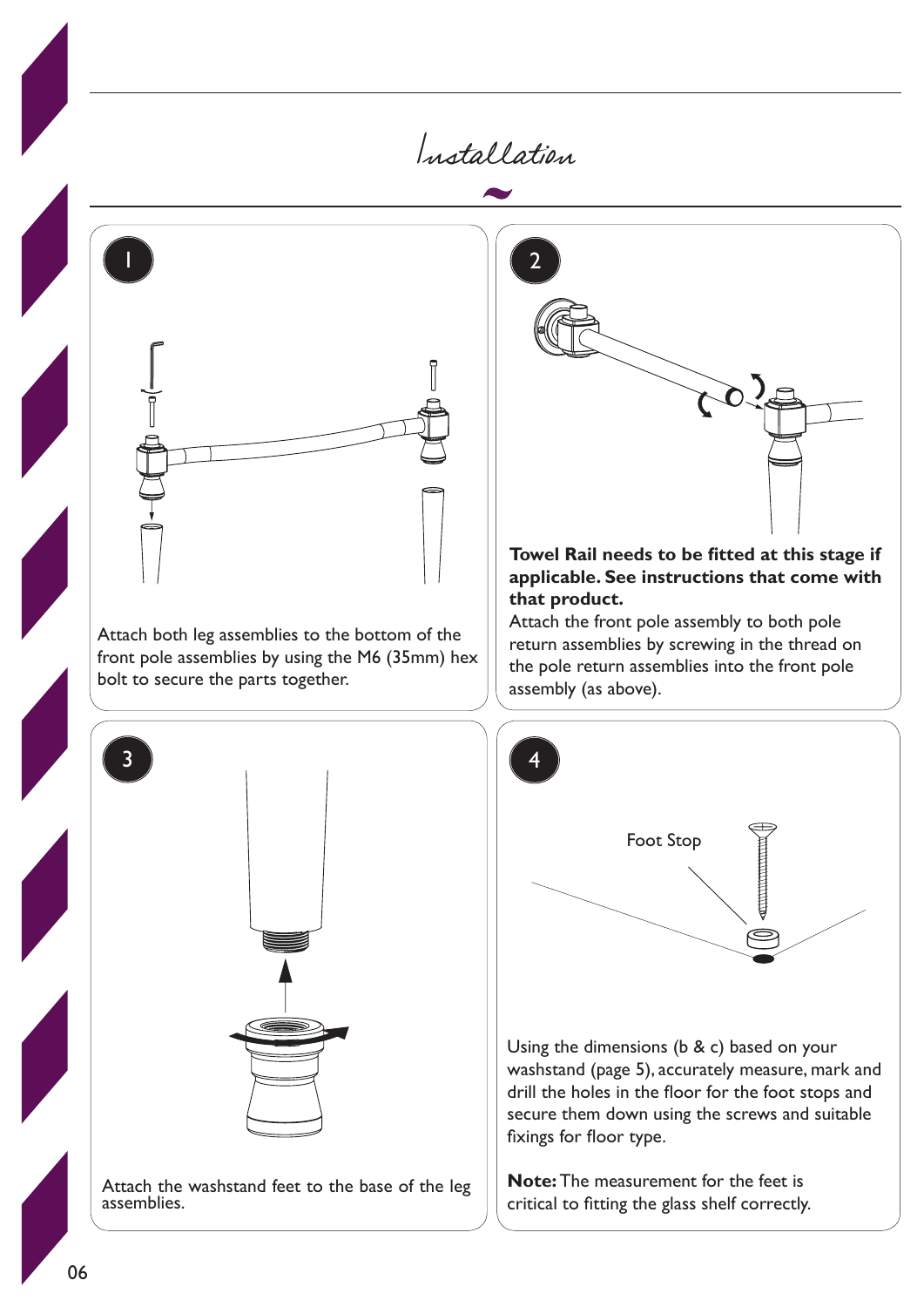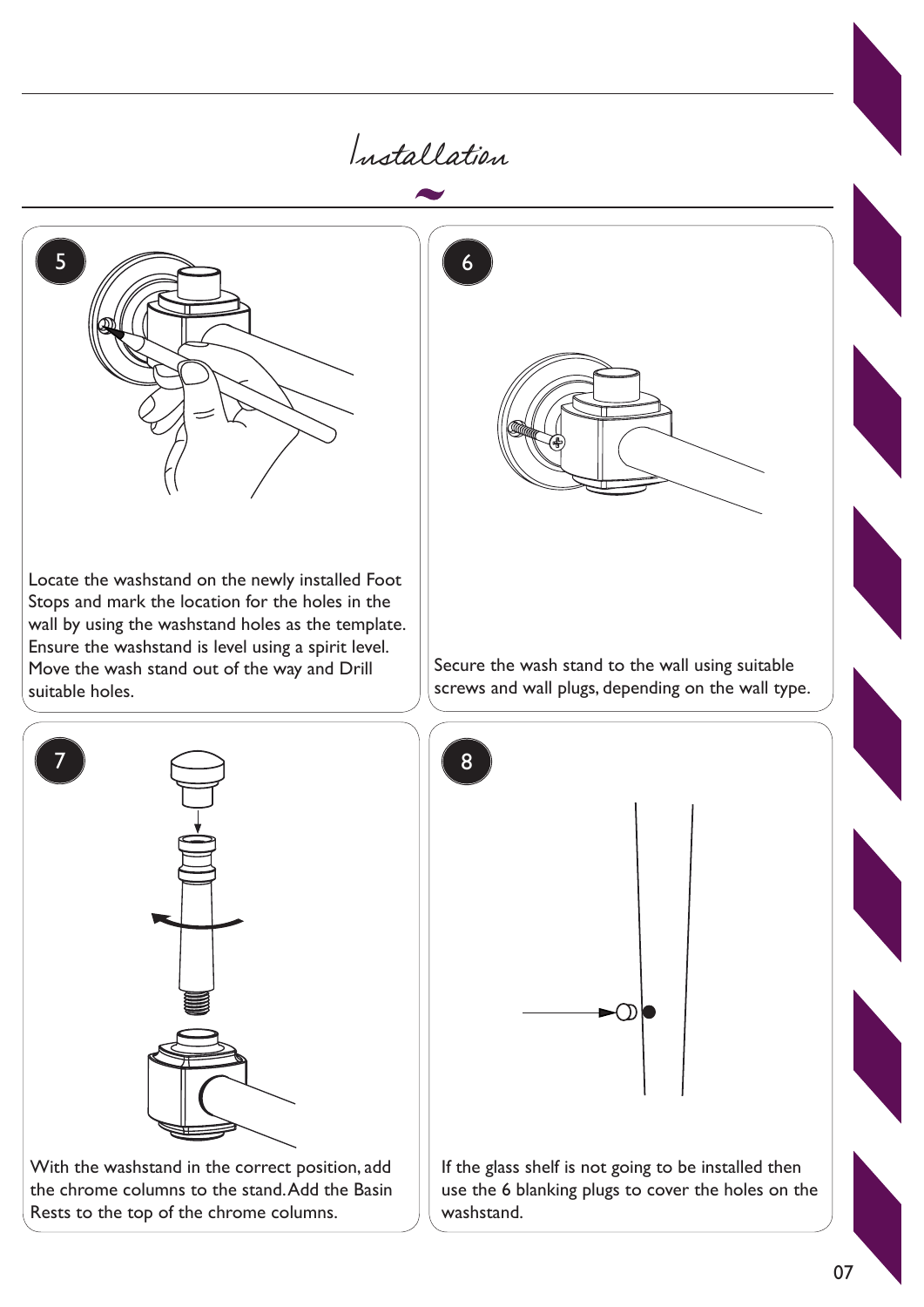

**Fitting the inserts only applies to the Wynwood and Victoria models.** Lift the sides of the basin up and slide the inserts into position. Using the chrome columns make sure the basin is level with the aid of a spirit level. The basin should be fitted to the wall using screws or a bolt hole fixing kit. Holes are located on the rear and installed from the underneath. Mark and drill the required holes once you have levelled the basin. **For installing shelf refer to instructions that come with that product.**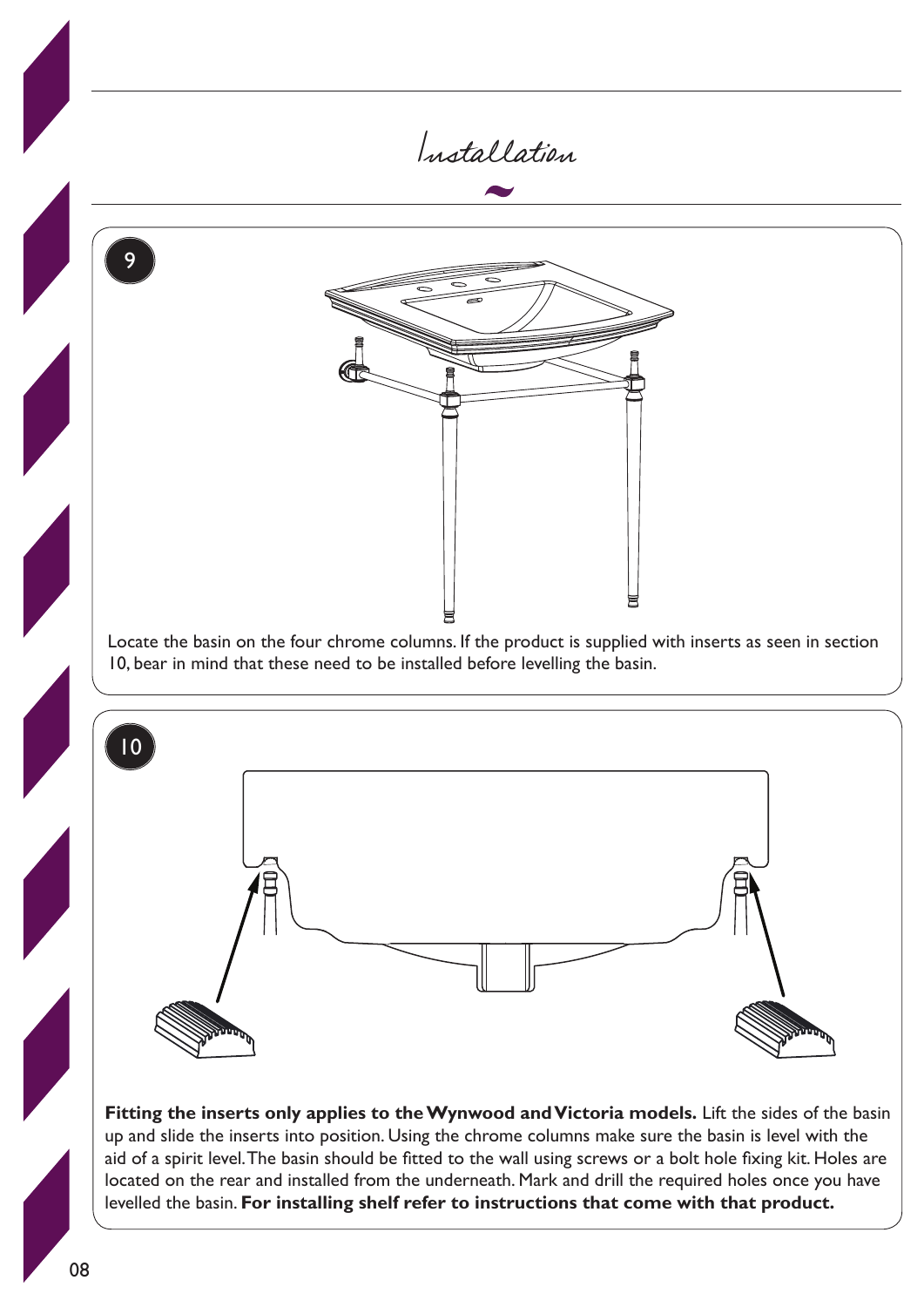Caring for your product

Your fitting has a high quality finish and should be treated with care to preserve the visible surface.

A few tips for preventing defects from forming:

Occasionally wipe the surface with a soft damp cloth and dry with a soft dry cloth.

Do no use any abrasive cleaning agents or materials, these will change the surface condition from the standard finish.

Accessories

To accompany your new Washstand, there is a few extras which can be purchased.

Abingdon Glass Shelf which attaches underneath the Washstand.

Please pay attention to the code which matches your Washstand Code:-

| <b>Washstand Code</b> | <b>Washstand Description</b>       | <b>Accessory Code</b> | <b>Accessory Description</b> |
|-----------------------|------------------------------------|-----------------------|------------------------------|
| <b>WSABBLE</b>        | <b>Blenheim Washstand</b>          | <b>WGABBLE</b>        | <b>Blenheim Glass Shelf</b>  |
| <b>WSABDOR</b>        | Dorchester Washstand               | <b>WGABDOR</b>        | <b>Dorcester Glass Shelf</b> |
| <b>WSABVIC</b>        | Victoria Washstand                 | <b>WGABVIC</b>        | Victoria Glass Shelf         |
| <b>WSABWYN</b>        | Wynwood Washstand                  | <b>WGABWYN</b>        | <b>Wynwood Glass Shelf</b>   |
| <b>WSABCLA</b>        | <b>Claverton Washstand</b>         | <b>WGABCLA</b>        | <b>Claverton Glass Shelf</b> |
| <b>WSABWYN8</b>       | Wynwood Washstand 800mm   WGABWYN8 |                       | Wynwood Glass Shelf 800mm    |

There is also a Towel Rail which attaches to the side of the basin. This fits to all Washstands except the Claverton..

| <b>Towel Rail Code</b> | <b>Towel Rail Description</b>        |  |
|------------------------|--------------------------------------|--|
| <b>WTABUNI</b>         | Abingdon Washstand Towel Rail Chrome |  |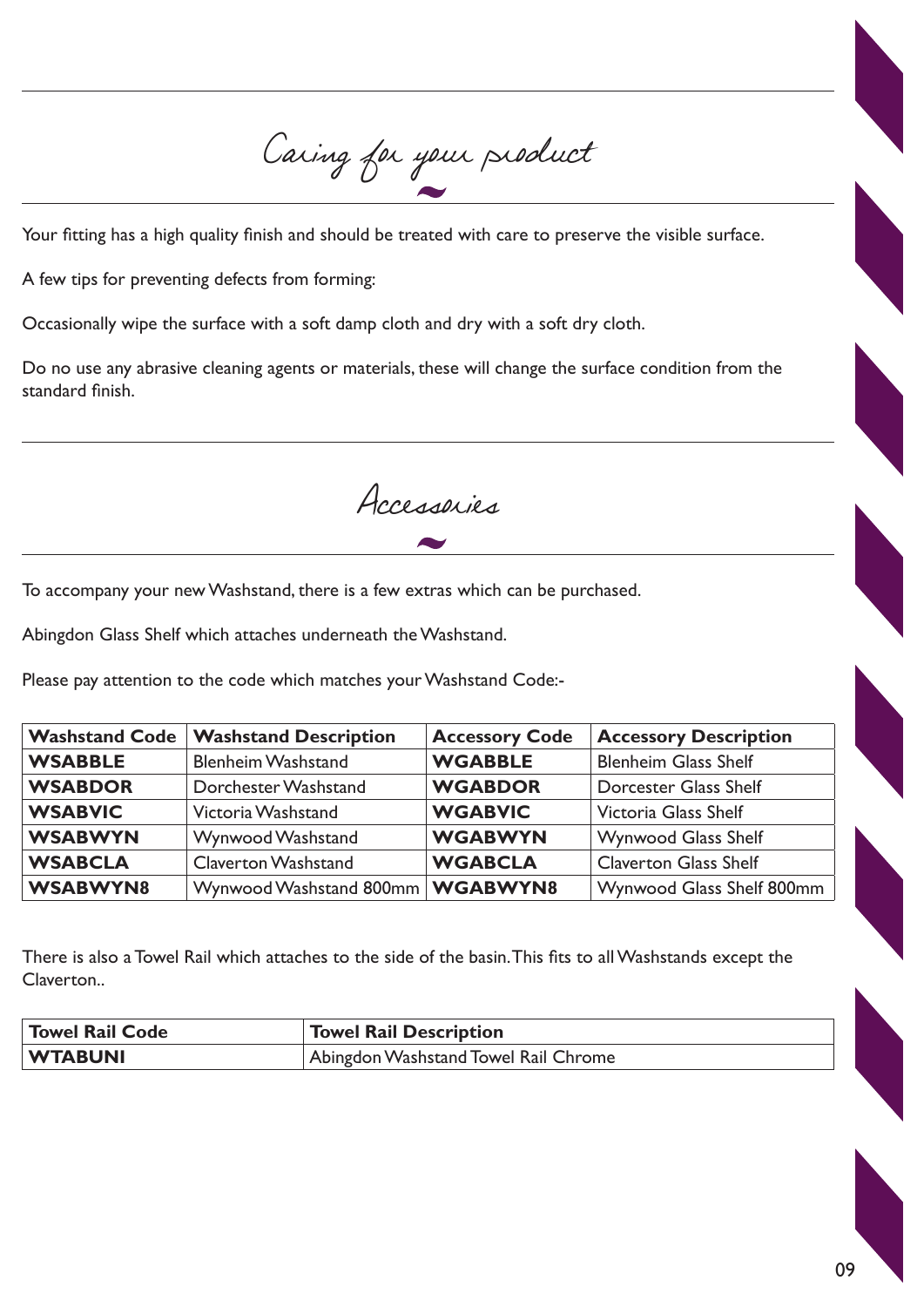Heritage Bathrooms Guarantee

When you buy a Heritage product, you can be confident that it not only features distinctive design, but that it has also been made to meet our rigorous quality standards.

We offer robust guarantees and an attentive aftercare service to ensure that if you do experience any issues, we can deal with a problem quickly, and effectively.

Please note that guarantees are only valid with proof of purchase.

Our guarantees are as follows:



Register now for additional peace of mind

Register your product with us now and, if you do have any queries after installation, we'll be able to quickly identify the product and give you the best advice. It also means that you won't have to keep your proof of purchase to validate your guarantee. To register, simply go online at www.heritagebathrooms.com/register

Guarantee Terms and Conditions

This guarantee is in addition to your statutory and other legal rights and is subject to the following conditions:

The product was purchased within the United Kingdom or Republic of Ireland

The product is used in domestic applications only

The guarantee applies solely to the original purchaser with proof of purchase

The installation must allow ready access to all products for the purpose of inspection, maintenance or replacement

Repair under this guarantee does not extend the original expiry date. The guarantee on any replacement parts or product ends at the original expiry date

Any part found to be defective during the guarantee period will be replaced without charge, providing that the product has been installed in accordance with the instructions given in this guide and used as the manufacturer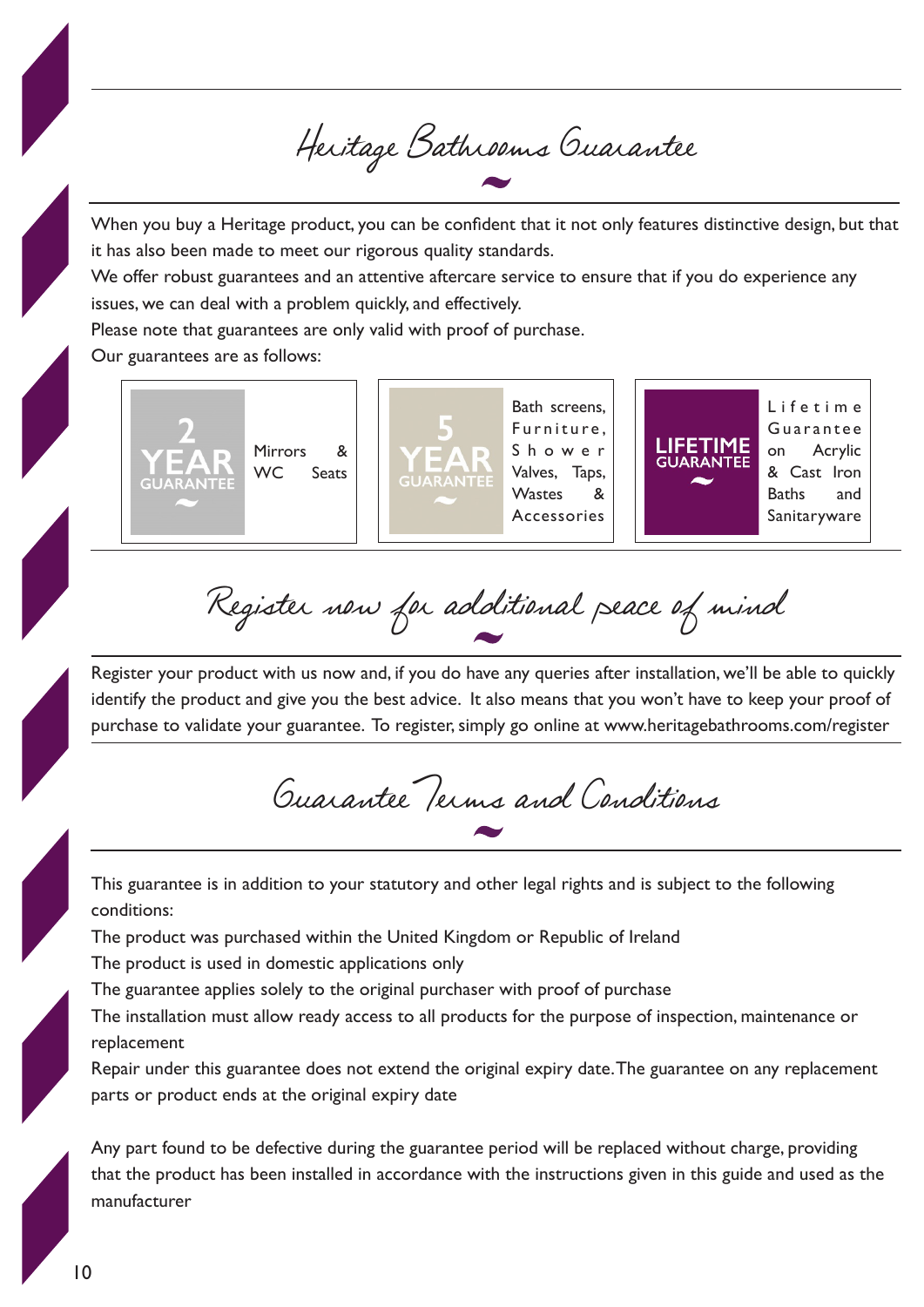Heritage Bathrooms Guarantee

The guarantee does not cover:

• Damage or defects caused by

General wear and tear (including special non-chrome finishes; components such as filters, seals, 'O' rings and washers)

Incorrect installation

Repair using non-Heritage parts

Accidental or wilful misuse

Corrosion and the use of inappropriate cleaning products.

System debris including the build-up of limescale (which can be controlled through regular servicing and maintenance)

• Compensation for loss of use of the product or consequential loss of any kind.

In the interests of continuous product improvement, Heritage reserves the right to alter product specifications

Need help?

In the unlikely event that you encounter a problem with your Heritage product, you must, in the first instance, contact the retailer you purchased it from. They will advise as to whether it is due to a manufacturing fault or an installation fault. If the problem is due to a manufacturing fault, they will contact us to arrange a supply of a replacement product as soon as possible. To speak to a Heritage customer service advisor, please contact our technical helpline on **0330 026 8503**.

11